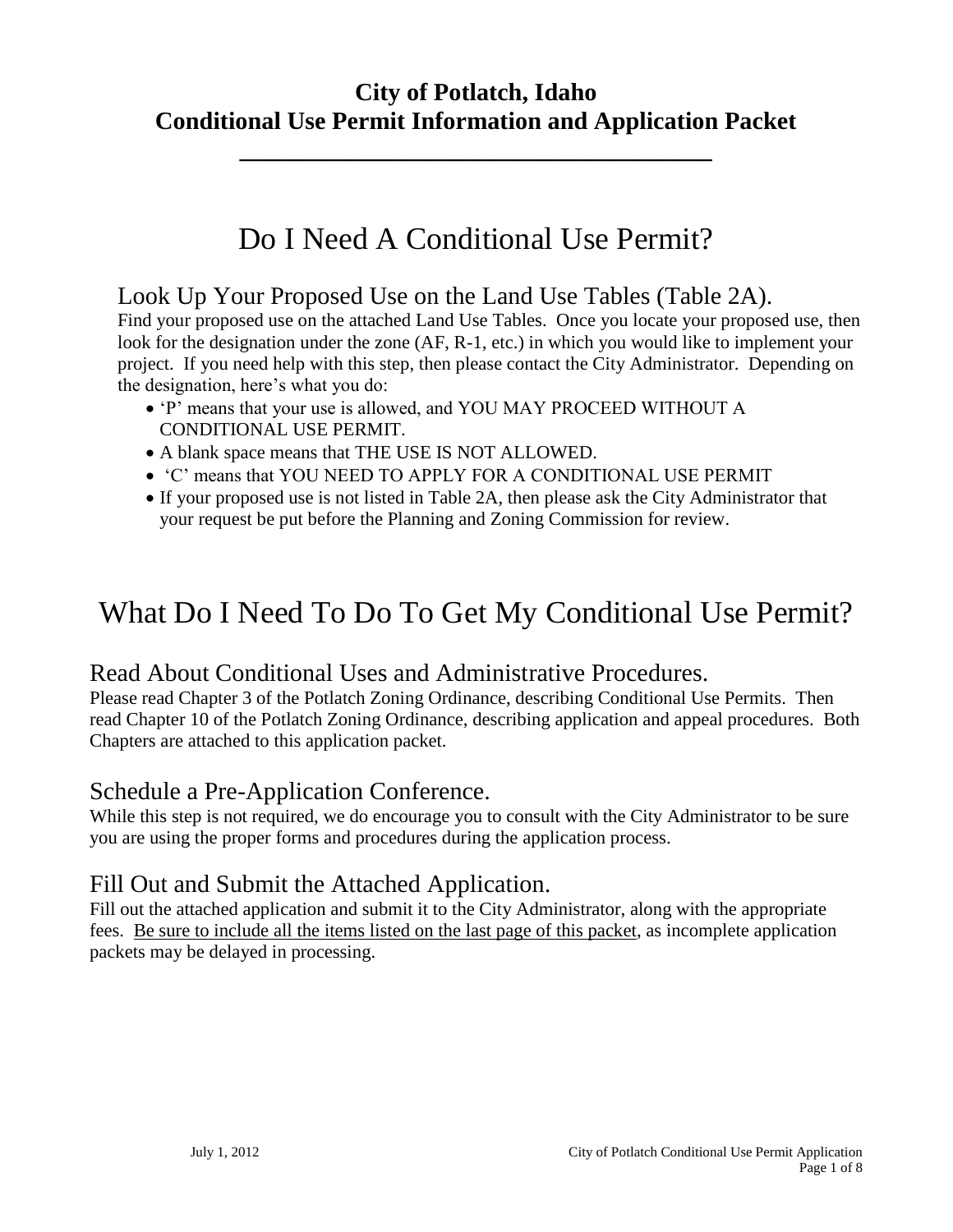# What Happens Next?

# Public Hearing Date Scheduled

A date will be chosen for a public hearing. The time frame can be anywhere from 3 to 5 weeks after submittal of application material and fee. A public notice will be posted at the post office and published in the newspaper. Residents within 300 feet of the proposed project will be informed by way of a more thorough notice prepared by you, the applicant, and mailed by the city (there will be separate charge for these mailings). The applicant is also responsible for procuring the names and addresses of these landowners and providing this list to the city clerk. The Planning and Zoning Commission will also familiarize themselves with the proposed project during this time.

### Public Hearing

Public hearings will be held in the city council chambers unless a larger audience is expected whereby an alternate location will be chosen. The purpose of the hearing is to allow you, the applicant, an opportunity to inform the community of your proposed project. It is also is an opportunity for citizens of Potlatch both for and against the proposed project to express their views. The procedure for the public hearing is as follows:

- 1. Presentation by a member of the P&Z commission.
- 2. Open Public Hearing
	- a. Statement of applicant
	- b. Statements of other persons in favor
	- c. Statements by those opposed
	- d. Applicant's rebuttal
- 3. Close Public Hearing

A chairman will run the hearing. Time limits may be prescribed at the beginning of the hearing to allow for equal representation and for expediting the process. Each person will be allowed to speak without being interrupted or cross-examined. Written statements over one page in length will be accepted for the record but will not be read at the public hearing.

### Decisions

A decision will likely be given soon after the close of the public hearing, perhaps the same evening, but the commission may take up to 120 days to deliberate on particularly complicated cases. The commission's responsibility is to weigh all views and consider the evidence provided to them in making a decision. All approved CUP's have a list of conditions that must be met. This is an agreement between the applicant and the city and is subject to periodic inspections to verify conformity. If the CUP is denied there is the option of appeal. If the CUP is approved, any opponent who testified during the public hearing may also file an appeal.

### Appeal Process

Appeals must be submitted not later than 10 days after a decision has been granted by the P&Z Commission. Appeals must be submitted in writing and state clearly why the appeal is being made. The city administrator can help in guiding anyone wanting to prepare an appeal. After the appeal is received the city council will set a date for a hearing.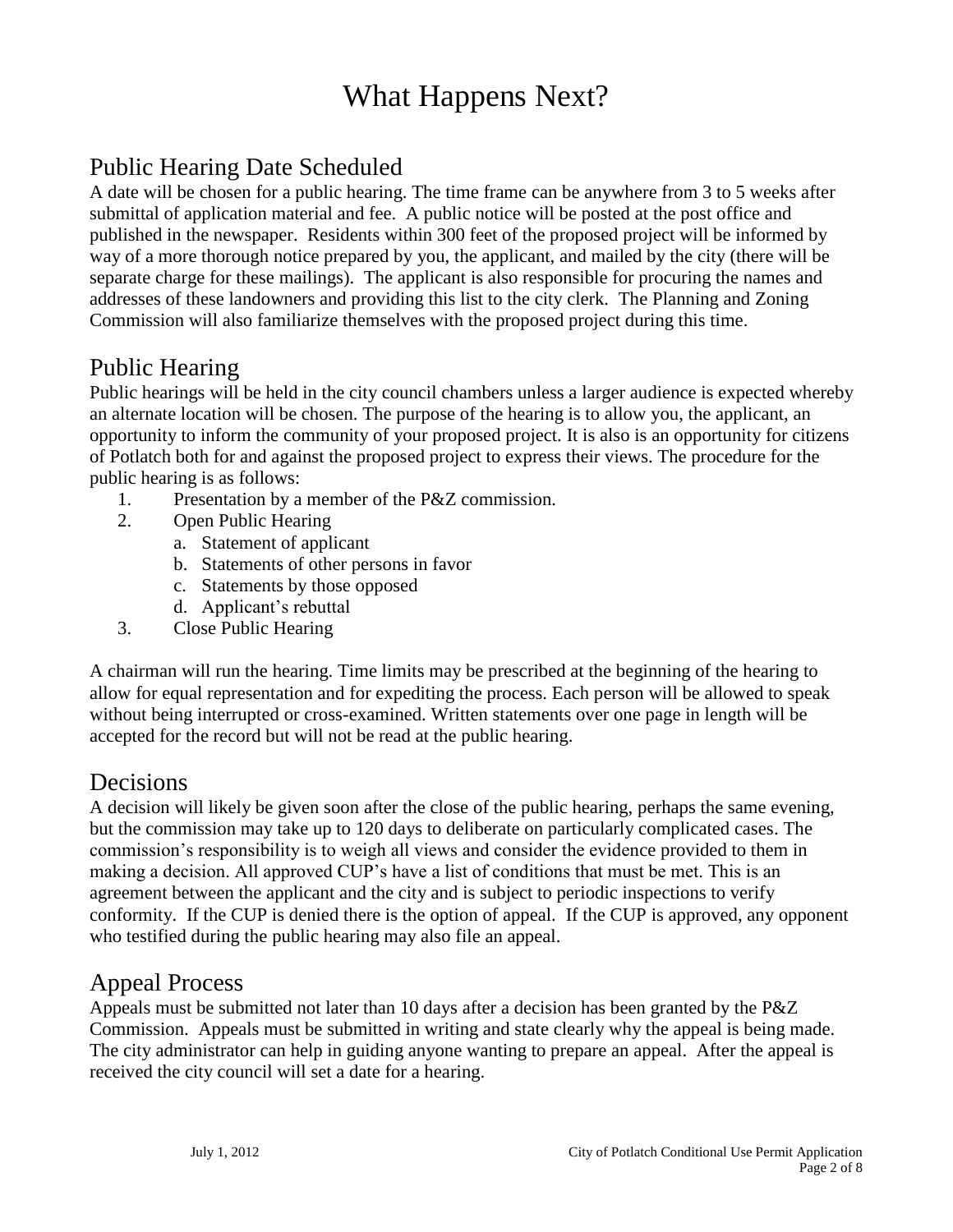## *City of Potlatch* **Conditional Use Permit Application**

(Please type or print clearly)

#### **Application Fee: \$250.00**

|                           |                                                                    | First        |                                                                                                                                                                                                                                                     | Middle       | Last  |  |
|---------------------------|--------------------------------------------------------------------|--------------|-----------------------------------------------------------------------------------------------------------------------------------------------------------------------------------------------------------------------------------------------------|--------------|-------|--|
|                           |                                                                    |              |                                                                                                                                                                                                                                                     |              |       |  |
|                           |                                                                    | No. & Street | City                                                                                                                                                                                                                                                | State        | Zip   |  |
|                           |                                                                    |              | Contacts for Applicant: Daytime Phone Evening P                                                                                                                                                                                                     |              |       |  |
|                           |                                                                    |              | <b>Evening Phone</b>                                                                                                                                                                                                                                |              | Email |  |
| owner                     | Relationship to Considered Property: (please circle one)           |              | NOTE: If applicant is not the legal owner of the property, written permission for the conditional use must be granted by the                                                                                                                        |              |       |  |
| Owner                     | Purchaser                                                          | Lessee       |                                                                                                                                                                                                                                                     |              |       |  |
|                           |                                                                    |              |                                                                                                                                                                                                                                                     |              |       |  |
| (if other than applicant) |                                                                    | First        | Middle                                                                                                                                                                                                                                              | Last         |       |  |
|                           |                                                                    | No. & Street | City                                                                                                                                                                                                                                                | Zip<br>State |       |  |
|                           |                                                                    |              |                                                                                                                                                                                                                                                     |              |       |  |
|                           | Contacts for Owner: <u>Home Phone</u>                              |              | Work Phone                                                                                                                                                                                                                                          | Email        |       |  |
|                           |                                                                    |              |                                                                                                                                                                                                                                                     |              |       |  |
|                           |                                                                    |              |                                                                                                                                                                                                                                                     |              |       |  |
|                           |                                                                    |              |                                                                                                                                                                                                                                                     |              |       |  |
|                           |                                                                    |              |                                                                                                                                                                                                                                                     |              |       |  |
|                           |                                                                    |              | <b>Block</b><br>Note: If described by Metes and Bounds, please attach copy of description to application form.                                                                                                                                      | Lot          |       |  |
|                           |                                                                    |              |                                                                                                                                                                                                                                                     |              |       |  |
|                           |                                                                    |              | Briefly state what will be the proposed use on or with the considered property. This information will be used to notify<br>adjacent property owners and for all legal notices regarding the proposed conditional use. Please consider the following |              |       |  |
|                           | when preparing your statement (attach separate page if necessary): |              |                                                                                                                                                                                                                                                     |              |       |  |
|                           |                                                                    |              | a. Type of proposed activity; if business then state number and type of employees and clientele.                                                                                                                                                    |              |       |  |
|                           | b. Any plans for modification of existing structures.              |              |                                                                                                                                                                                                                                                     |              |       |  |
|                           | c. Total acreage and area of each use.                             |              | d. Written consideration of any other applicable items as listed under Criteria # 8 under Criteria and Considerations on the                                                                                                                        |              |       |  |
|                           |                                                                    |              |                                                                                                                                                                                                                                                     |              |       |  |
|                           |                                                                    |              |                                                                                                                                                                                                                                                     |              |       |  |
| following pages.          |                                                                    |              |                                                                                                                                                                                                                                                     |              |       |  |
|                           |                                                                    |              |                                                                                                                                                                                                                                                     |              |       |  |

**Authorization:** The applicant does herby certify that all of the statements and information contained within this application along with attachments and supportive materials are true, and further acknowledges that approval of this application may be revoked if it is found that any such statements are false.

\_\_\_\_\_\_\_\_\_\_\_\_\_\_\_\_\_\_\_\_\_\_\_\_\_\_\_\_\_\_\_\_\_\_\_\_\_\_\_\_\_\_\_\_\_\_\_\_\_\_\_\_\_\_\_\_\_\_\_\_\_\_\_\_\_\_\_\_\_\_\_\_\_\_\_\_\_\_\_\_\_\_\_\_\_\_\_\_\_\_\_\_\_\_\_\_\_\_\_

| Signed: |                                          | Date: |
|---------|------------------------------------------|-------|
|         | Applicant                                |       |
|         |                                          | Date. |
|         | Property Owner (if other than applicant) |       |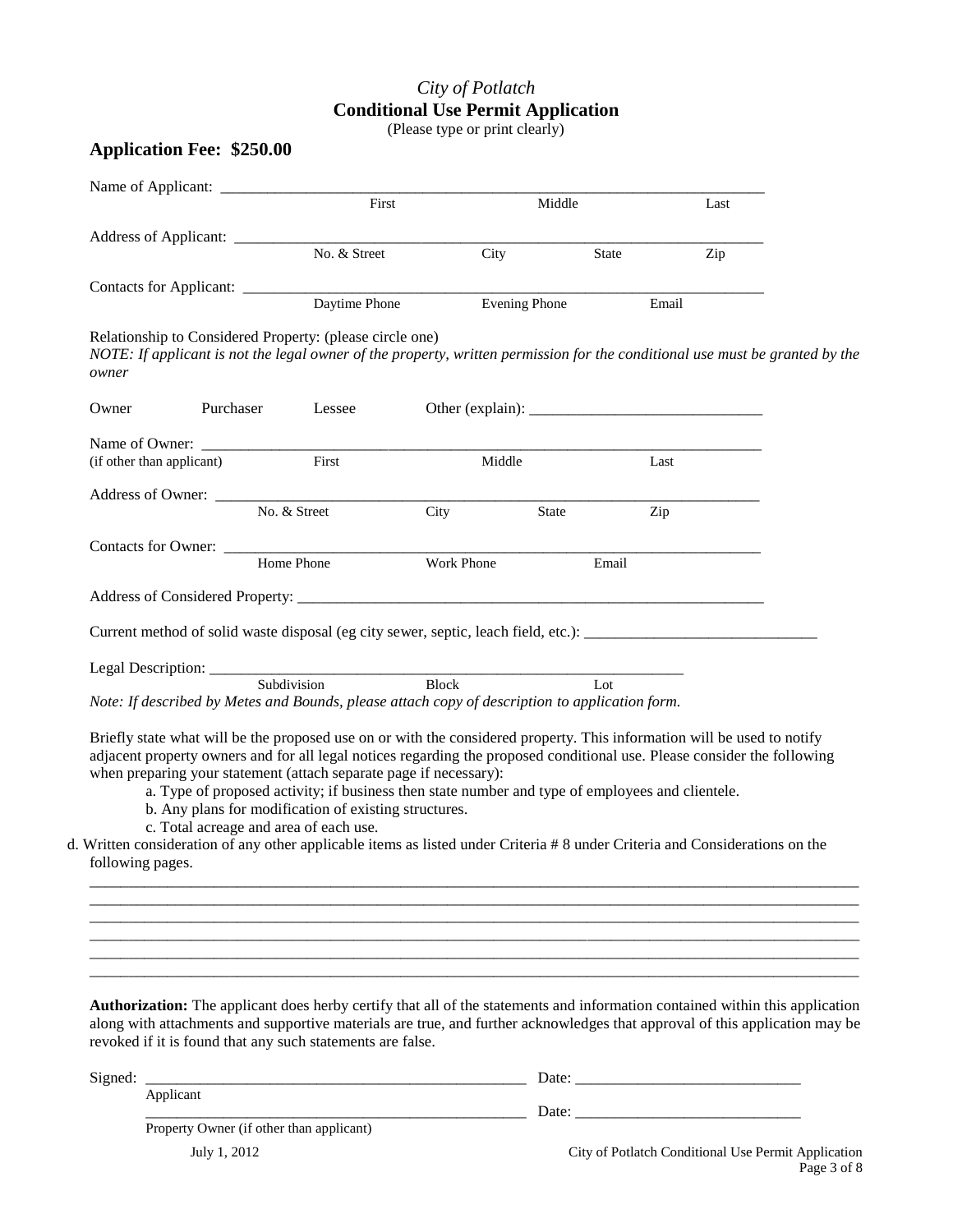### Criteria and Considerations

(Please type or print clearly; if necessary use additional pages)

#### **Criteria and Considerations**

In order for the Planning and Zoning Commission to issue a Conditional Use Permit, the Commission must make findings of compliance with the following relevant criteria and considerations. Please indicate, in the space provided below (and/or on additional pages), all necessary information to satisfy the request of each criteria.

#### **Definition of Conditional Use Request:**

| The proposed activity described in the brief proposal on page one is considered a conditional use in the        |                                                 |  |  |  |
|-----------------------------------------------------------------------------------------------------------------|-------------------------------------------------|--|--|--|
| Zone (i.e. R-1, R-2, C-1, etc.) as listed under the                                                             | Land Use                                        |  |  |  |
| (i.e. agricultural, residential, etc.) in Table 2-A titled Zoning Districts and Land Uses found in the Potlatch |                                                 |  |  |  |
| Zoning Ordinance. Include specific activity as well:                                                            | (i.e. tree farm, group care home, bakery, etc.) |  |  |  |

#### **Impact on Schools:**

Please state the number of potential students added to the school district: \_\_\_\_\_\_\_\_\_\_\_\_\_\_\_\_\_\_\_\_\_\_\_\_\_\_\_\_\_\_\_\_\_\_

**Criteria #1**: Please describe how the conditional use in its proposed location will be harmonious with the area in which it is proposed to be located.

\_\_\_\_\_\_\_\_\_\_\_\_\_\_\_\_\_\_\_\_\_\_\_\_\_\_\_\_\_\_\_\_\_\_\_\_\_\_\_\_\_\_\_\_\_\_\_\_\_\_\_\_\_\_\_\_\_\_\_\_\_\_\_\_\_\_\_\_\_\_\_\_\_\_\_\_\_\_\_\_\_\_ \_\_\_\_\_\_\_\_\_\_\_\_\_\_\_\_\_\_\_\_\_\_\_\_\_\_\_\_\_\_\_\_\_\_\_\_\_\_\_\_\_\_\_\_\_\_\_\_\_\_\_\_\_\_\_\_\_\_\_\_\_\_\_\_\_\_\_\_\_\_\_\_\_\_\_\_\_\_\_\_\_\_ \_\_\_\_\_\_\_\_\_\_\_\_\_\_\_\_\_\_\_\_\_\_\_\_\_\_\_\_\_\_\_\_\_\_\_\_\_\_\_\_\_\_\_\_\_\_\_\_\_\_\_\_\_\_\_\_\_\_\_\_\_\_\_\_\_\_\_\_\_\_\_\_\_\_\_\_\_\_\_\_\_\_ \_\_\_\_\_\_\_\_\_\_\_\_\_\_\_\_\_\_\_\_\_\_\_\_\_\_\_\_\_\_\_\_\_\_\_\_\_\_\_\_\_\_\_\_\_\_\_\_\_\_\_\_\_\_\_\_\_\_\_\_\_\_\_\_\_\_\_\_\_\_\_\_\_\_\_\_\_\_\_\_\_\_ \_\_\_\_\_\_\_\_\_\_\_\_\_\_\_\_\_\_\_\_\_\_\_\_\_\_\_\_\_\_\_\_\_\_\_\_\_\_\_\_\_\_\_\_\_\_\_\_\_\_\_\_\_\_\_\_\_\_\_\_\_\_\_\_\_\_\_\_\_\_\_\_\_\_\_\_\_\_\_\_\_\_ \_\_\_\_\_\_\_\_\_\_\_\_\_\_\_\_\_\_\_\_\_\_\_\_\_\_\_\_\_\_\_\_\_\_\_\_\_\_\_\_\_\_\_\_\_\_\_\_\_\_\_\_\_\_\_\_\_\_\_\_\_\_\_\_\_\_\_\_\_\_\_\_\_\_\_\_\_\_\_\_\_\_ \_\_\_\_\_\_\_\_\_\_\_\_\_\_\_\_\_\_\_\_\_\_\_\_\_\_\_\_\_\_\_\_\_\_\_\_\_\_\_\_\_\_\_\_\_\_\_\_\_\_\_\_\_\_\_\_\_\_\_\_\_\_\_\_\_\_\_\_\_\_\_\_\_\_\_\_\_\_\_\_\_\_ \_\_\_\_\_\_\_\_\_\_\_\_\_\_\_\_\_\_\_\_\_\_\_\_\_\_\_\_\_\_\_\_\_\_\_\_\_\_\_\_\_\_\_\_\_\_\_\_\_\_\_\_\_\_\_\_\_\_\_\_\_\_\_\_\_\_\_\_\_\_\_\_\_\_\_\_\_\_\_\_\_\_ \_\_\_\_\_\_\_\_\_\_\_\_\_\_\_\_\_\_\_\_\_\_\_\_\_\_\_\_\_\_\_\_\_\_\_\_\_\_\_\_\_\_\_\_\_\_\_\_\_\_\_\_\_\_\_\_\_\_\_\_\_\_\_\_\_\_\_\_\_\_\_\_\_\_\_\_\_\_\_\_\_\_ \_\_\_\_\_\_\_\_\_\_\_\_\_\_\_\_\_\_\_\_\_\_\_\_\_\_\_\_\_\_\_\_\_\_\_\_\_\_\_\_\_\_\_\_\_\_\_\_\_\_\_\_\_\_\_\_\_\_\_\_\_\_\_\_\_\_\_\_\_\_\_\_\_\_\_\_\_\_\_\_\_\_

**Criteria #2:** Please describe why the proposed conditional use will not measurably and/or substantially reduce the value or marketability of adjacent or nearby properties.

\_\_\_\_\_\_\_\_\_\_\_\_\_\_\_\_\_\_\_\_\_\_\_\_\_\_\_\_\_\_\_\_\_\_\_\_\_\_\_\_\_\_\_\_\_\_\_\_\_\_\_\_\_\_\_\_\_\_\_\_\_\_\_\_\_\_\_\_\_\_\_\_\_\_\_\_\_\_\_\_\_\_ \_\_\_\_\_\_\_\_\_\_\_\_\_\_\_\_\_\_\_\_\_\_\_\_\_\_\_\_\_\_\_\_\_\_\_\_\_\_\_\_\_\_\_\_\_\_\_\_\_\_\_\_\_\_\_\_\_\_\_\_\_\_\_\_\_\_\_\_\_\_\_\_\_\_\_\_\_\_\_\_\_\_ \_\_\_\_\_\_\_\_\_\_\_\_\_\_\_\_\_\_\_\_\_\_\_\_\_\_\_\_\_\_\_\_\_\_\_\_\_\_\_\_\_\_\_\_\_\_\_\_\_\_\_\_\_\_\_\_\_\_\_\_\_\_\_\_\_\_\_\_\_\_\_\_\_\_\_\_\_\_\_\_\_\_ \_\_\_\_\_\_\_\_\_\_\_\_\_\_\_\_\_\_\_\_\_\_\_\_\_\_\_\_\_\_\_\_\_\_\_\_\_\_\_\_\_\_\_\_\_\_\_\_\_\_\_\_\_\_\_\_\_\_\_\_\_\_\_\_\_\_\_\_\_\_\_\_\_\_\_\_\_\_\_\_\_\_ \_\_\_\_\_\_\_\_\_\_\_\_\_\_\_\_\_\_\_\_\_\_\_\_\_\_\_\_\_\_\_\_\_\_\_\_\_\_\_\_\_\_\_\_\_\_\_\_\_\_\_\_\_\_\_\_\_\_\_\_\_\_\_\_\_\_\_\_\_\_\_\_\_\_\_\_\_\_\_\_\_\_ \_\_\_\_\_\_\_\_\_\_\_\_\_\_\_\_\_\_\_\_\_\_\_\_\_\_\_\_\_\_\_\_\_\_\_\_\_\_\_\_\_\_\_\_\_\_\_\_\_\_\_\_\_\_\_\_\_\_\_\_\_\_\_\_\_\_\_\_\_\_\_\_\_\_\_\_\_\_\_\_\_\_ \_\_\_\_\_\_\_\_\_\_\_\_\_\_\_\_\_\_\_\_\_\_\_\_\_\_\_\_\_\_\_\_\_\_\_\_\_\_\_\_\_\_\_\_\_\_\_\_\_\_\_\_\_\_\_\_\_\_\_\_\_\_\_\_\_\_\_\_\_\_\_\_\_\_\_\_\_\_\_\_\_\_ \_\_\_\_\_\_\_\_\_\_\_\_\_\_\_\_\_\_\_\_\_\_\_\_\_\_\_\_\_\_\_\_\_\_\_\_\_\_\_\_\_\_\_\_\_\_\_\_\_\_\_\_\_\_\_\_\_\_\_\_\_\_\_\_\_\_\_\_\_\_\_\_\_\_\_\_\_\_\_\_\_\_ \_\_\_\_\_\_\_\_\_\_\_\_\_\_\_\_\_\_\_\_\_\_\_\_\_\_\_\_\_\_\_\_\_\_\_\_\_\_\_\_\_\_\_\_\_\_\_\_\_\_\_\_\_\_\_\_\_\_\_\_\_\_\_\_\_\_\_\_\_\_\_\_\_\_\_\_\_\_\_\_\_\_

**Criteria #3:** Please describe how the proposed conditional use will not substantially increase traffic, vibration, noise, fumes, glare, or odor on or to adjacent or nearby properties.

\_\_\_\_\_\_\_\_\_\_\_\_\_\_\_\_\_\_\_\_\_\_\_\_\_\_\_\_\_\_\_\_\_\_\_\_\_\_\_\_\_\_\_\_\_\_\_\_\_\_\_\_\_\_\_\_\_\_\_\_\_\_\_\_\_\_\_\_\_\_\_\_\_\_\_\_\_\_\_\_\_\_ \_\_\_\_\_\_\_\_\_\_\_\_\_\_\_\_\_\_\_\_\_\_\_\_\_\_\_\_\_\_\_\_\_\_\_\_\_\_\_\_\_\_\_\_\_\_\_\_\_\_\_\_\_\_\_\_\_\_\_\_\_\_\_\_\_\_\_\_\_\_\_\_\_\_\_\_\_\_\_\_\_\_ \_\_\_\_\_\_\_\_\_\_\_\_\_\_\_\_\_\_\_\_\_\_\_\_\_\_\_\_\_\_\_\_\_\_\_\_\_\_\_\_\_\_\_\_\_\_\_\_\_\_\_\_\_\_\_\_\_\_\_\_\_\_\_\_\_\_\_\_\_\_\_\_\_\_\_\_\_\_\_\_\_\_ \_\_\_\_\_\_\_\_\_\_\_\_\_\_\_\_\_\_\_\_\_\_\_\_\_\_\_\_\_\_\_\_\_\_\_\_\_\_\_\_\_\_\_\_\_\_\_\_\_\_\_\_\_\_\_\_\_\_\_\_\_\_\_\_\_\_\_\_\_\_\_\_\_\_\_\_\_\_\_\_\_\_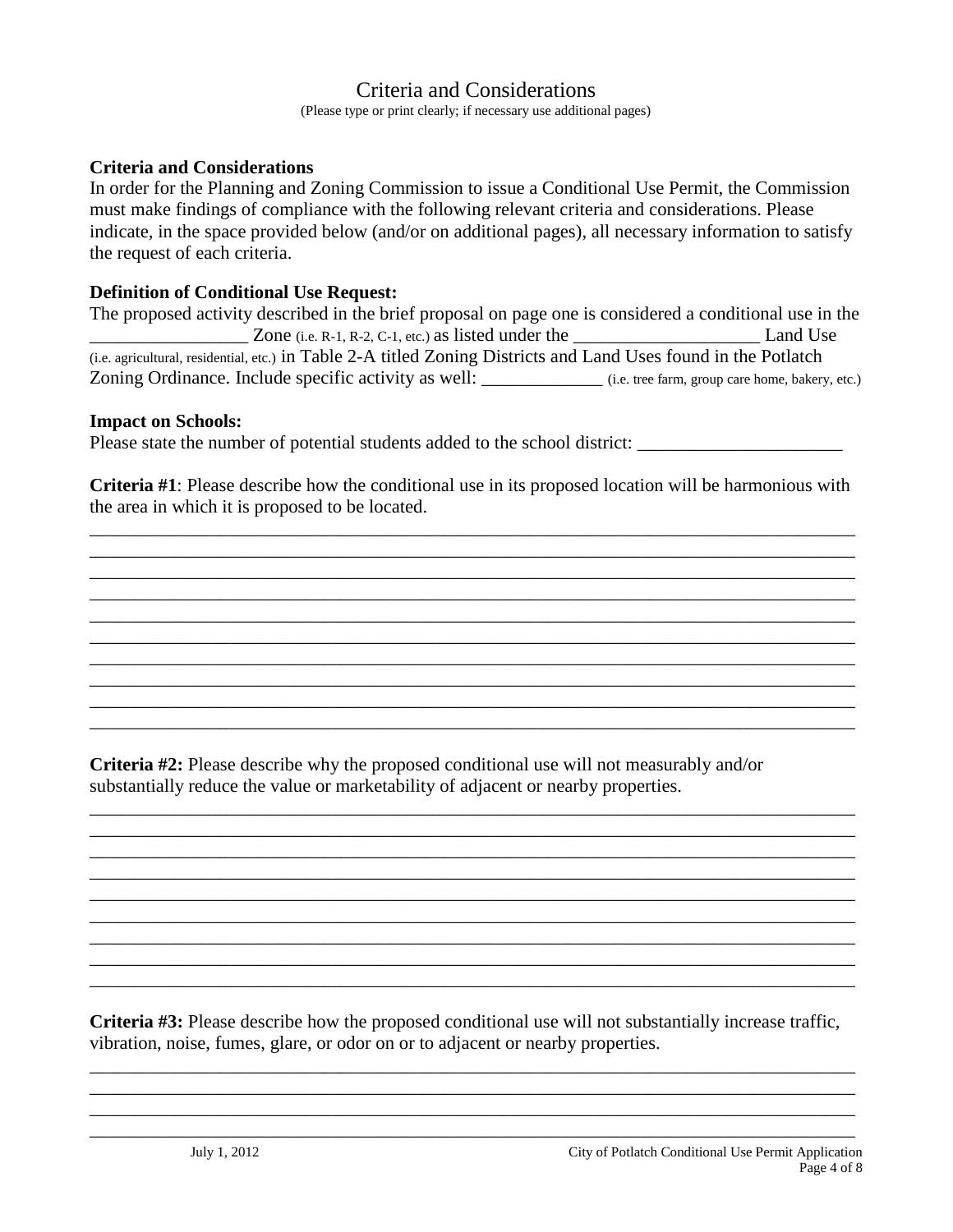Criteria #4: The proposed conditional use will not substantially reduce or impair the full enjoyment of adjacent or nearby properties for uses or purposes to which the same are presently put.

Criteria #5: The proposed conditional use will not cause or increase the likelihood of danger or peril from crime, fire, environmental impact, or other hazard to the public health, safety, or welfare; or otherwise significantly impact city workers and other public service providers.

Criteria #6: The proposed conditional use will not cause any other quantifiable or demonstrable impact of a substantial negative magnitude.

Criteria #7: The proposed conditional use meets the overall density, coverage, yard, and/or other applicable regulations of the zone in which it is to be located.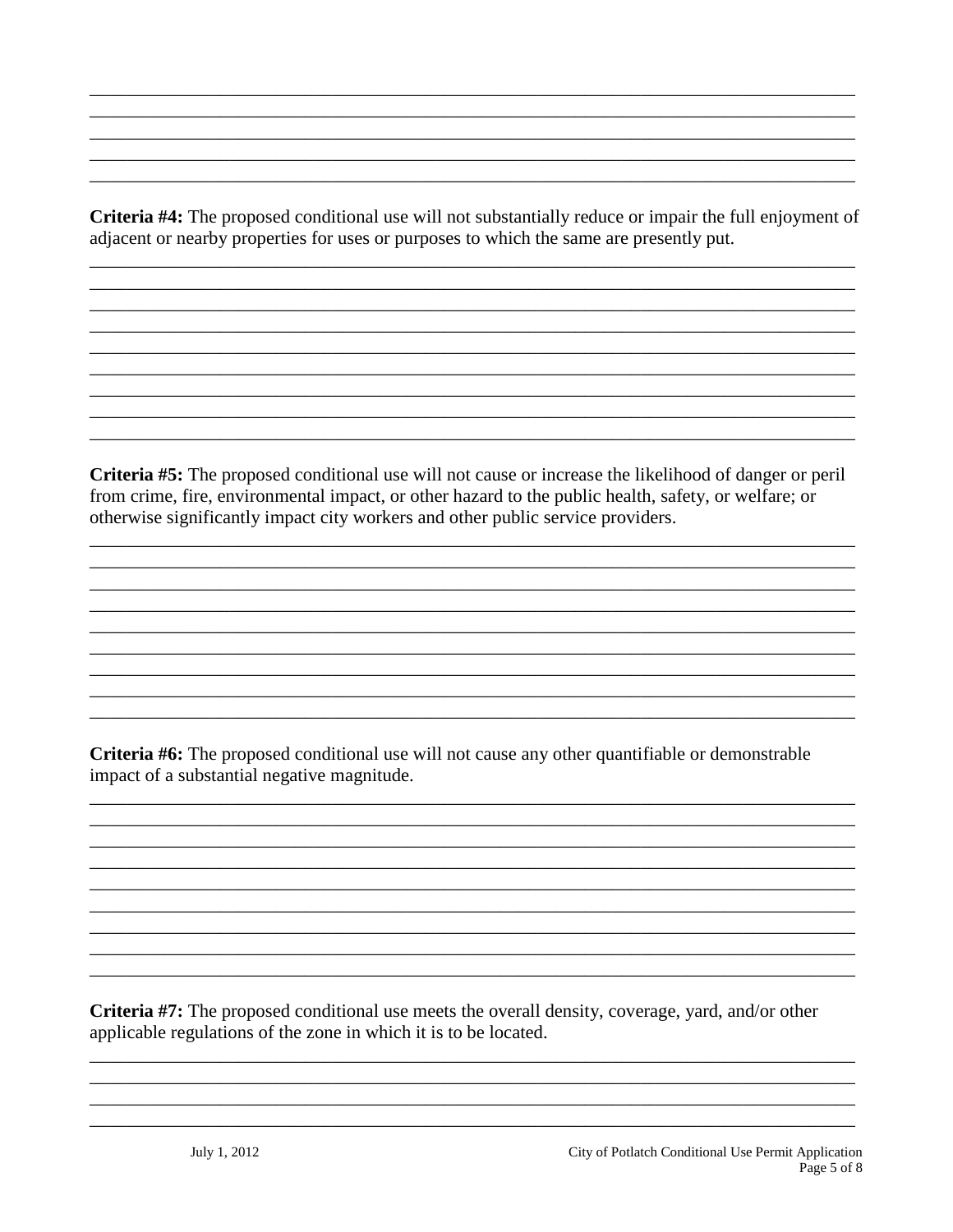Criteria #8: The structure and/or expansion of the structure must be compatible with the surroundings as to the type of architecture, setting, and landscaping existing thereabout and ordinarily found in the zone where said use is to be located. How will the proposed conditional use affect the following:

| Grading              |                                                                                                                       |
|----------------------|-----------------------------------------------------------------------------------------------------------------------|
| Landscaping          |                                                                                                                       |
| Screening            |                                                                                                                       |
| Natural surroundings |                                                                                                                       |
| <b>Noise</b>         |                                                                                                                       |
| <b>Setbacks</b>      |                                                                                                                       |
| Lighting             |                                                                                                                       |
| Signage              |                                                                                                                       |
| Traffic              |                                                                                                                       |
| Visibility           |                                                                                                                       |
| <b>Obstructions</b>  |                                                                                                                       |
| Hours of operation   | <u> 1989 - John Stoff, deutscher Stoff, der Stoff, der Stoff, der Stoff, der Stoff, der Stoff, der Stoff, der Sto</u> |
| Other considerations |                                                                                                                       |
|                      |                                                                                                                       |
|                      |                                                                                                                       |

Criteria #9: The proposed use does not permanently and negatively impact surrounding natural resources (wildlife, wildlife habitat, soil, water, etc.), or scenic or historic features.

#### **Additional Considerations**

Please list any other considerations you feel the commission should take into account when considering your application: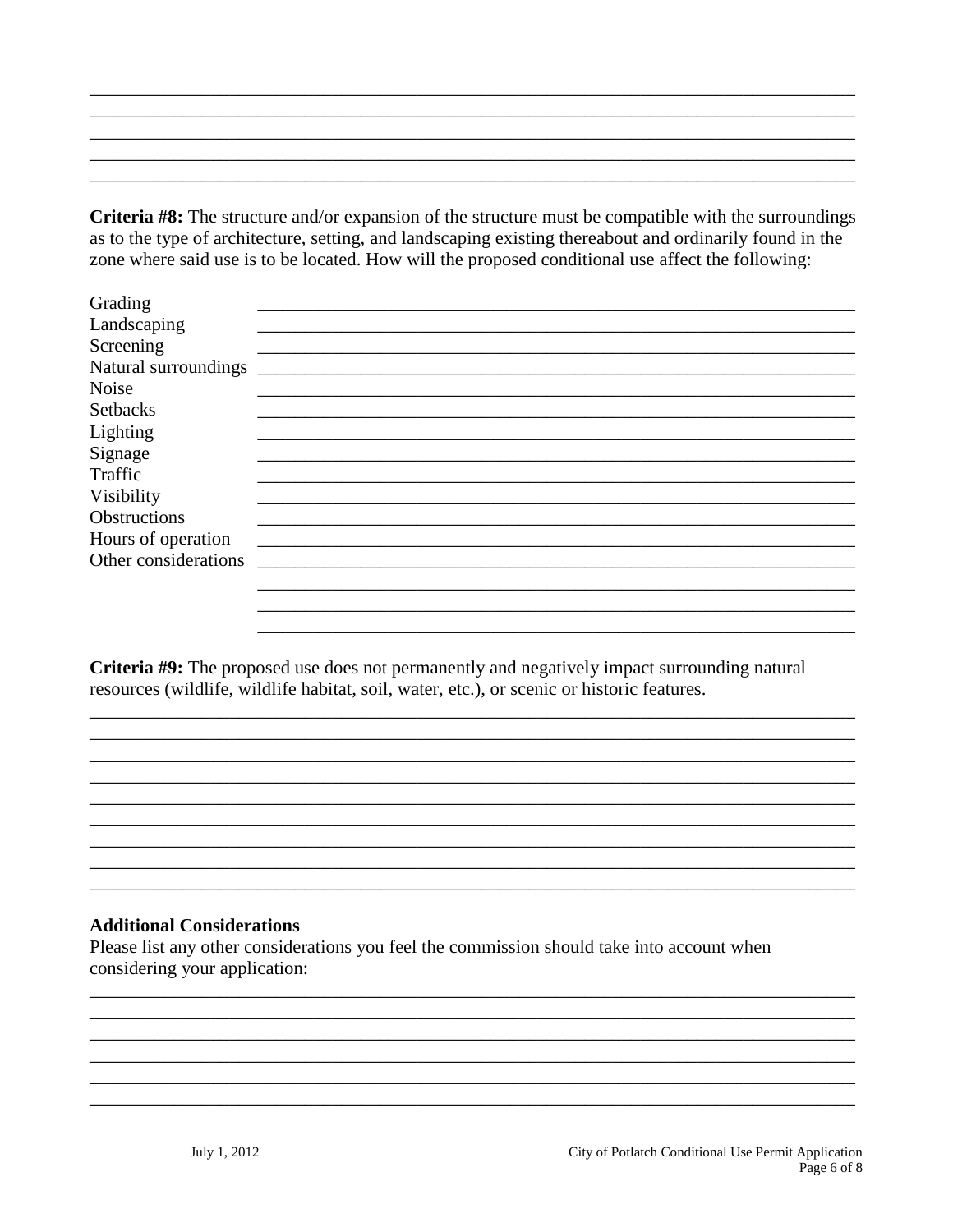### Site Plan Requirements

- 1. Plans must be a minimum of 8.5 x 11 and created to one of the following scales: 1:20 or 1:50 (to be determined by the city administrator)
- 2. Plans should be created digitally or if done by hand using black or blue ink. Inaccurate and/or illegible plans will not be accepted.
- 3. Your site plan must contain the following information:
	- Name of addition or subdivision
	- Complete legal description of considered property and Lot Number(s)
	- $\blacksquare$  Lot(s) dimensions and square footages
	- Location, name, and width of boundary streets, alleys, and easements
	- North point
	- **Parking and loading areas, including number of parking spaces, total parking area, and** typical stall size including any required handicapped stalls
	- **Traffic access and traffic circulation, and if applicable, traffic impact study**
	- Natural features and special areas of the site including drainage, rock outcrops, wildlife habitat, etc.
	- Open spaces, landscaping
	- Driveways and curb cuts in detail, including widths and setbacks
	- Locations, dimensions, and square footages of all structures and use on property
	- **Building heights**
	- Distance of all structures from property lines
	- Location and dimension of signs in relation to all property lines
	- Storm drainage plan, including existing and proposed storm sewers
	- **Location of existing and proposed sewer and water lines**
	- Location of other utilities (gas, phone, power, etc.)
	- **Lighting**
	- Dumpster or other trash disposal location
	- Building access
	- Architectural elevation
	- Building code compliance, including required occupancy and/or building permits
	- **Minimum lot size per zoning**
	- **Minimum lot width**
	- Front, side, and rear yard setbacks
	- **Locations of sidewalks, curbs, and gutters (if deteriorated, repair or replacement may be** required)
	- Fire protection